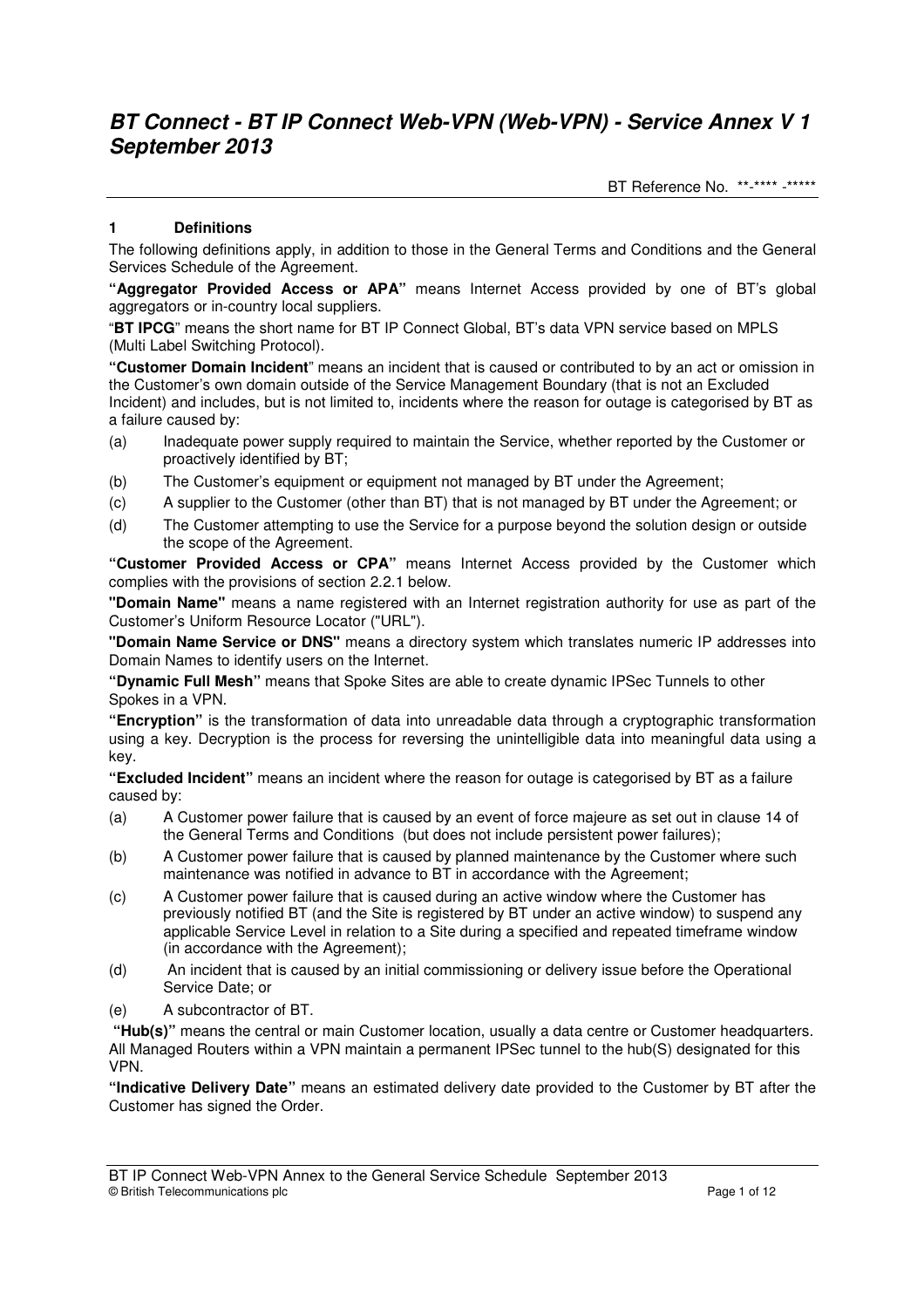BT Reference No. \*\*-\*\*\*\* -\*\*\*\*\*

**"Internet"** means the global data network comprising interconnected networks using the TCP/IP protocol suite).

**"Internet Access"** means the media that allows connectivity from Managed Router(s) to the public Internet

 **"IP"** means internet protocol, a network layer protocol offering a connection-less Internet network service.

**"IPSec"** means IP security; it is a standards-based framework that provides layer 3 services for confidentiality, privacy, data integrity, authentication and replay prevention.

**"IPSec Tunnel(s)"** means a communication path between two end points. Parameters for encryption and authentication are negotiated according to the IPSec framework. IPSec Tunnels can be either static or dynamic.

**"LAN"** means Local Area Network comprising the Customer's internal data network

**"Severity 1 Incident"** means an incident that has a severe impact on the Customer's Service which cannot be circumvented.

 **"Simple Service Requests or SSR's"** means a Customer request for predefined changes to the Service (also referred to as SMACs or Soft Moves Adds Changes) that do not affect the recurring Charges for the Service, although there are Charges associated with the SSR itself.

**"Spoke(s)"** usually means a Customer branch, any other Customer Site that is not a Hub. Spokes maintain permanent IPSec tunnel to Hubs.

**"Simple Network Management Protocol or SNMP"** means the protocol governing network management and the monitoring of network devices and their functions.

**"Virtual Private Network or VPN"** means a network constructed within the Internet or on a service provider's shared network platform including systems that use encryption and other security mechanisms to ensure confidentiality, privacy, integrity and authentication of the Customer's data.

### **2 Service Description**

### **2.1 Overview**

BT IP Connect Web-VPN Service, ("the Service"), is a flexible, managed IP VPN service enabling organisations to build corporate VPNs across globally dispersed sites, to transfer information securely across the public Internet using encryption technology. The Service establishes encrypted point to point IPSec Tunnels between Hub and Spoke, and dynamic IPSec Tunnels between Spokes.

The Service comprises Internet Access (either CPA or APA) and a Managed Router (as further described in section 2.2.2 below). Traffic prioritisation, split tunnelling and proactive monitoring are available as an option. The different options are described further below.

# **2.2 Service Components**

### **2.2.1 Internet Access**

The Service uses Internet Access and is technology agnostic as long as it is Ethernet interface with RJ-45 10BASE-T 10Mb over twisted pair or 100BASE-TX Fast Ethernet 100Mb over twisted pair delivered with either static IP addressing or dynamically assigned addresses using dynamic hosting configuration protocol. Hub Sites will always need static IP address.

From the Managed Routers, dynamic IPSec Tunnels are then created using Dynamic Multipoint VPN, a virtual private network which enables encrypted point to point tunnels between Hub and Spoke, and dynamic IPSec Tunnels between Spokes Sites though the public Internet accesses at the Spoke Sites.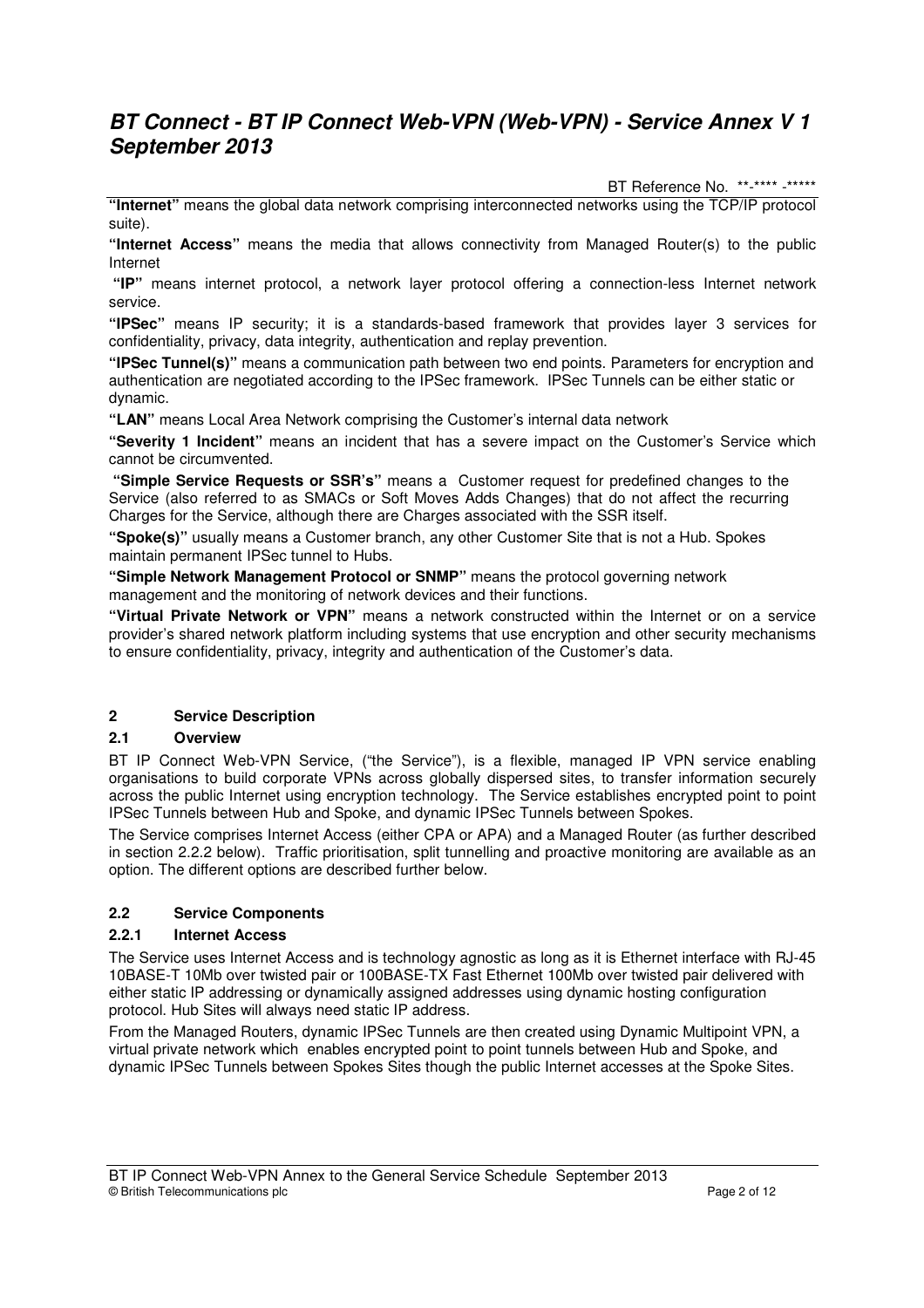BT Reference No. \*\*-\*\*\*\* -\*\*\*\*\*

The Customer may either provide its own broadband, called CPA, or BT may provide the broadband, called APA. For CPA, the Customer must provide an Internet Service Provider (ISP) supplied modem at its own expense.

Throughput on any given Internet Access speed could be limited due to the number of dynamic IPSec Tunnels and the Managed Router model used.

# **2.2.2 Managed Router**

A Managed Router is necessary at the Customer's Site for encrypting the IP data and routing traffic from Customer's LAN at one Site to the Customer's LAN at another Site via the VPN built across the public Internet.

BT will provide Managed Routers, which BT shall install and manage (including maintenance, monitoring, configuration and commissioning). Ownership of the Managed Router will not pass to the Customer and the provisions of the General Terms and Conditions that relate to BT Equipment shall apply to the Manager Router. Simple Service Requests and proactive monitoring can also be provided as set out in sections 2.3.4, and 2.6. A number of maintenance service options are available, which may vary from country to country. The maintenance service option, which applies to Severity 1 Incidents only, must be stated on the Order for each Site.

### **2.2.3 Router Configuration and Commissioning**

The Managed Routers will be configured and installed (both hardware and software) to deliver connectivity for the Customer's traffic across the Service.

BT will perform network commissioning and acceptance testing up to Layer 3 of the Open Systems Interconnection (OSI) reference model. See Section 3.2 for delivery details.

### **2.2.4 Service management**

The Service can be provided with either of the following service management options:

- (i) Basic service management: reactive monitoring and traffic offloading; or
- (ii) Enhanced performance service management: in addition to the basic service management, when any combination of options (traffic prioritisation, pro-active monitoring) that improve operational performance is required as further described in section 2.3 below;

and the following additional feature:

(iii) Split tunnelling (both IBO and/or iLAN) as further described in section 2.4 below.

### **2.3 Service management details**

#### **2.3.1 Multiple VPN (mVPN) – can be ordered as part of the basic service management and/or enhanced performance service management**

A single VPN is always configured for Customer traffic. Second and further VPNs are an option. Multiple VPN (mVPN), enables the Customer to define more than one (1) VPN within its network and connect Sites to a number of VPNs. The Customer can partition routing and traffic between Sites securely right up to the LAN port. Each Site can be a member of some or all of these VPNs allowing Communities of Interest (COINs) to be set up. BT will not provide any connectivity between the VPNs.

Management connectivity is separated from Customer traffic and uses a specific encrypted tunnel interface.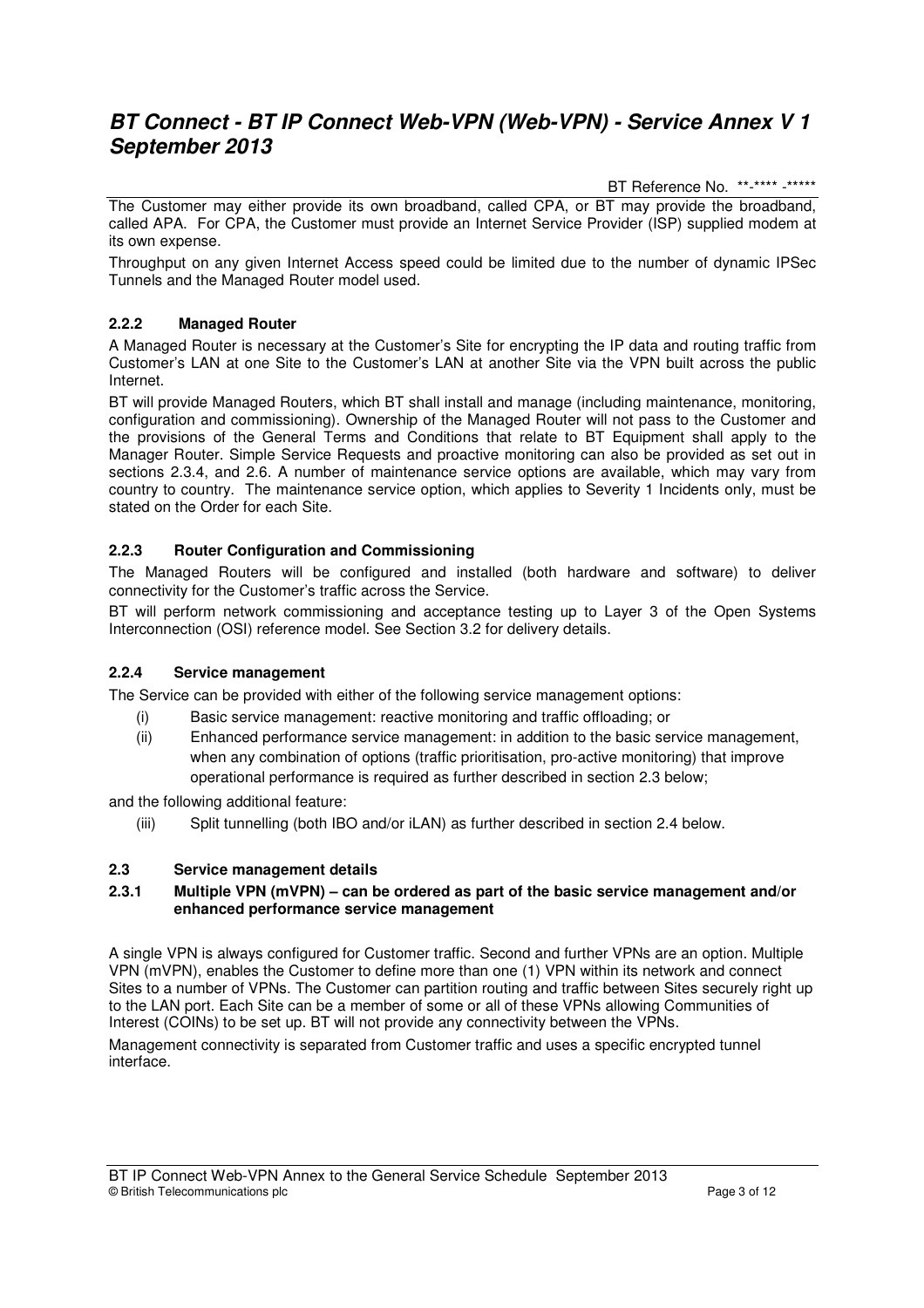BT Reference No. \*\*-\*\*\*\* -\*\*\*\*\*

### **2.3.2 Traffic offloading when the Service is used in resiliency solution to BT IPCG – available with the basic service management option**

Traffic offloading is an optional functionality that is available when the Service is used as secondary Access Line in a resiliency solution of a primary BT IPCG Access Line.

The Service and BT IPCG Access Lines MUST be provisioned on the same Site and connected together by the Customer LAN. LAN connectivity is Customer's responsibility.

The BT IPCG Managed Router and the Managed Router will be configured to use the same resilience scheme used by BT IPCG.

Traffic offloading allows the Customer to specify traffic that is deemed low priority and rather than transmitting this traffic to a remote Site through BT IPCG have it offloaded onto the Service, and transmitted through an IPSec Tunnel via the Internet.

Non-offloaded VPN traffic will re-routed to the Managed Router only if the BT IPCG Access Line fails, the offloaded traffic will not re-route back to BT IPCG if there is a failure on the Service.

#### **2.3.3 Traffic prioritisation – only available with the enhanced performance service management option**

The traffic prioritisation feature allows the Managed Router to classify traffic from the Customer and define priorities to each traffic class which will be applied on the egress onto the Service access. The traffic will be sent out from the Managed Router onto the Service access in the given priority.

If there are multiple VPNs configured on the Managed Router, then traffic classification will be applied to each VPN separately, and different traffic classifications can be used for each VPN. On egress (towards the Internet) all VPNs share a single service policy. Egress bandwidth cannot be allocated on a per VPN basis.

The IBO, split tunnel and iLAN traffic will be subject to the QOS policy, iLAN defaults into the best effort class (lowest priority with highest discard probability).

Traffic prioritization is only available in the egress direction. Ingress prioritization is not possible due to the Internet based nature of the Service.

Traffic prioritisation can be applied to the Hub Managed Router as well as the Spoke Managed Router

#### **2.3.4 Proactive Monitoring – only available with the enhanced performance service management option**

Managed Router polling and surveillance is performed at least every five (5) minutes. If a problem is detected, BT will perform initial diagnostics within 15 minutes and, if necessary report a fault. The Customer should note that due to the complexities of meshed router networks a fault may appear in one Managed Router but may actually be occurring on a different Managed Router in the VPN. This may delay the identification of the cause of any fault.

#### **2.4 Additional Feature - Split Tunnelling – an option with either the basic service management or the enhanced performance service management**

Split tunnelling allows the Customer to use the Service to simultaneously send their data securely through the IPSec Tunnels as well as access the Internet for web browsing and other Internet usage. Both types of traffic are sent via the same Internet Access.

The split tunnelling feature includes two (2) related capabilities:

(a) Internet breakout (IBO) – Internet breakout will provide a way for the Customer to give restricted access to the Internet from the VPN Site via the Managed Router. The Internet traffic is presented on the Customer LAN port, and the Managed Router will route the Internet traffic onto the Internet Access without encryption so that the Internet traffic does not traverse the IPSec Tunnel; and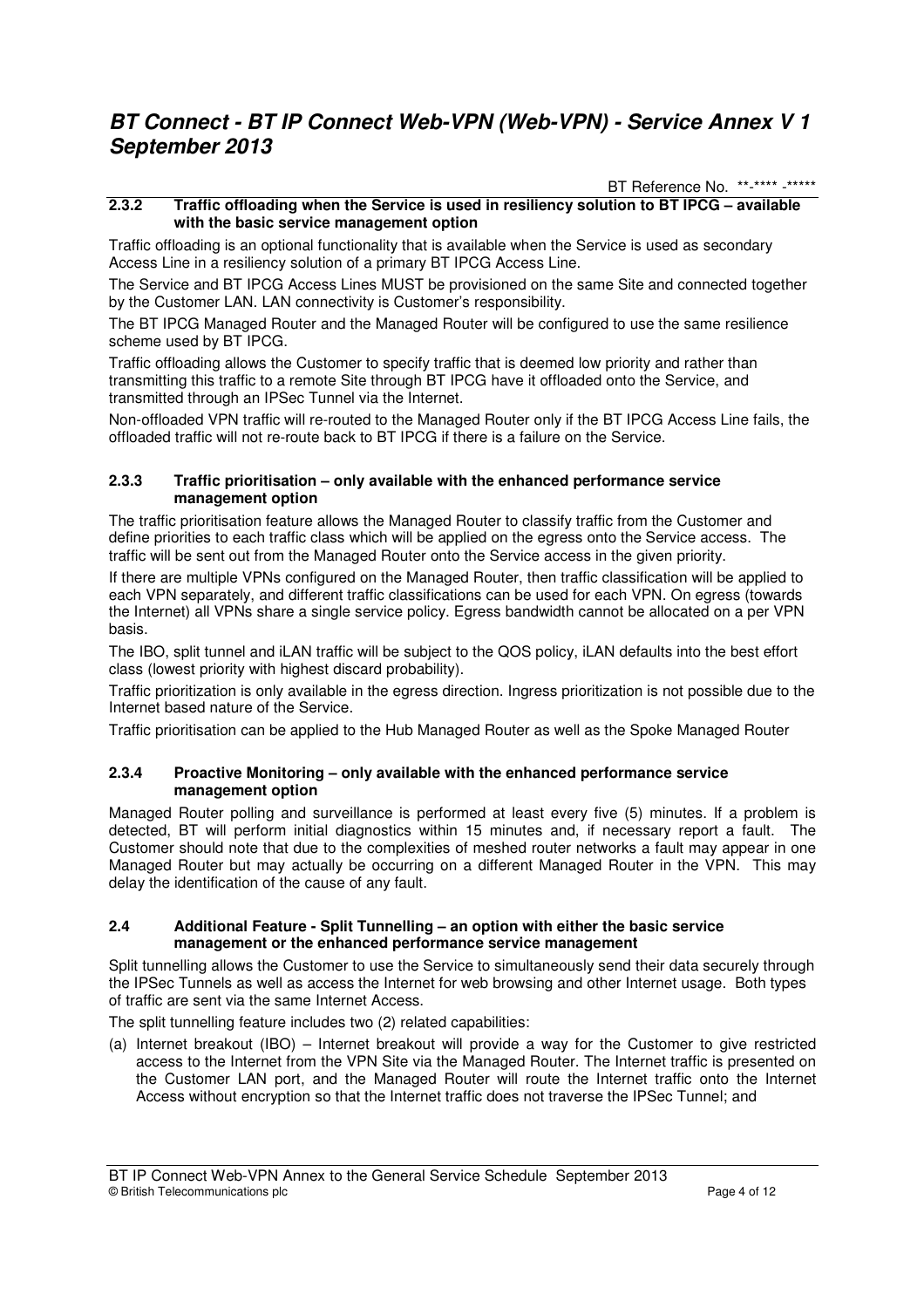BT Reference No. \*\*-\*\*\*\* -\*\*\*\*\*

 $(b)$  Internet LAN (iLAN) – iLAN provides an additional port with unrestricted Internet access. The iLAN is typically used for a guest LAN or WiFi access to the Internet. There will be no access to the VPN from the iLAN port. iLAN allows the Customer to provide Internet access without the cost of additional hardware.

Both features provide security against intrusion from the Internet via a zone based firewall.

# **2.5 Other Service Options**

# **2.5.1 Resilient Access – (Managed Routers are mandatory)**

The Service may be used as a backup to BT IPCG even though there is no backup or failover for the Service itself. As a backup to BT IPCG the Service is never the primary in dual service situations.

BT does not proactively monitor the Service unless the proactive monitoring option set out in section 2.3.4 is requested by the Customer and set out in the Order. If the secondary speed ordered is less than the primary access speed, then the Customer may experience degraded Service quality during a Service failure of the primary access.

When the Service is used as failover it allows an IPSec Tunnel to be created from the Customer Site, over the Internet, to another Customer Site or data centre, thus bypassing BT IPCG entirely.

When used in this way, traffic will route over the Service only if the destination is unreachable via the primary BT IPCG Access Line.

All BT IPCG traffic can failover to the Service Internet Access (using hot standby routing protocol), however should the Service Internet Access fail, traffic cannot fall back to BT IPCG.

This set up will use separate Managed Routers – one for the Service and one for BT IPCG.

The Service and the BT IPCG Access Line and Managed Routers MUST be provisioned on the same Site and connected together by the Customer LAN. It is the Customer's responsibility to ensure both Managed Routers are connected to the same Customer LAN for this solution to work.

### **2.5.2 SNMP management feed**

This Service option provides read-only Simple Network Management Protocol (SNMP) access to the Customer to any Managed Router location. The Customer is responsible for providing its own SNMP management tools. SNMP connectivity will be provided between the Managed Routers and up to two (2) hosts within the Customer LAN.

# **2.5.3 Firewall logging**

BT does not capture the Managed Router firewall logs. Firewall Logging is an option for the Customer to receive firewall logs from the Managed Router on their own server. The Customer will be responsible for setting up their server and the Managed Router will send the logs to the given servers IP address.

### **2.6 Simple Service Requests**

2.6.1 The Customer will request and manage its SSRs online via the GS portal as follows:

https://www.globalservices.bt.com/uk/en/my\_account

- 2.6.2 In respect of any SSR and if necessary, BT will be responsible for network design and will ensure that any proposed reconfigurations of Managed Routers do not conflict with the Customer's existing network. If any network changes are required they will be made at the same time. If the network changes require changes to the Internet Access, then Internet Access reconfiguration Charges will apply.
- 2.6.3 BT will archive Managed Router configuration files and restore configurations if a Managed Router fails. BT will store copies of the three (3) most recent configurations for each Managed Router for the life time of the Managed Router.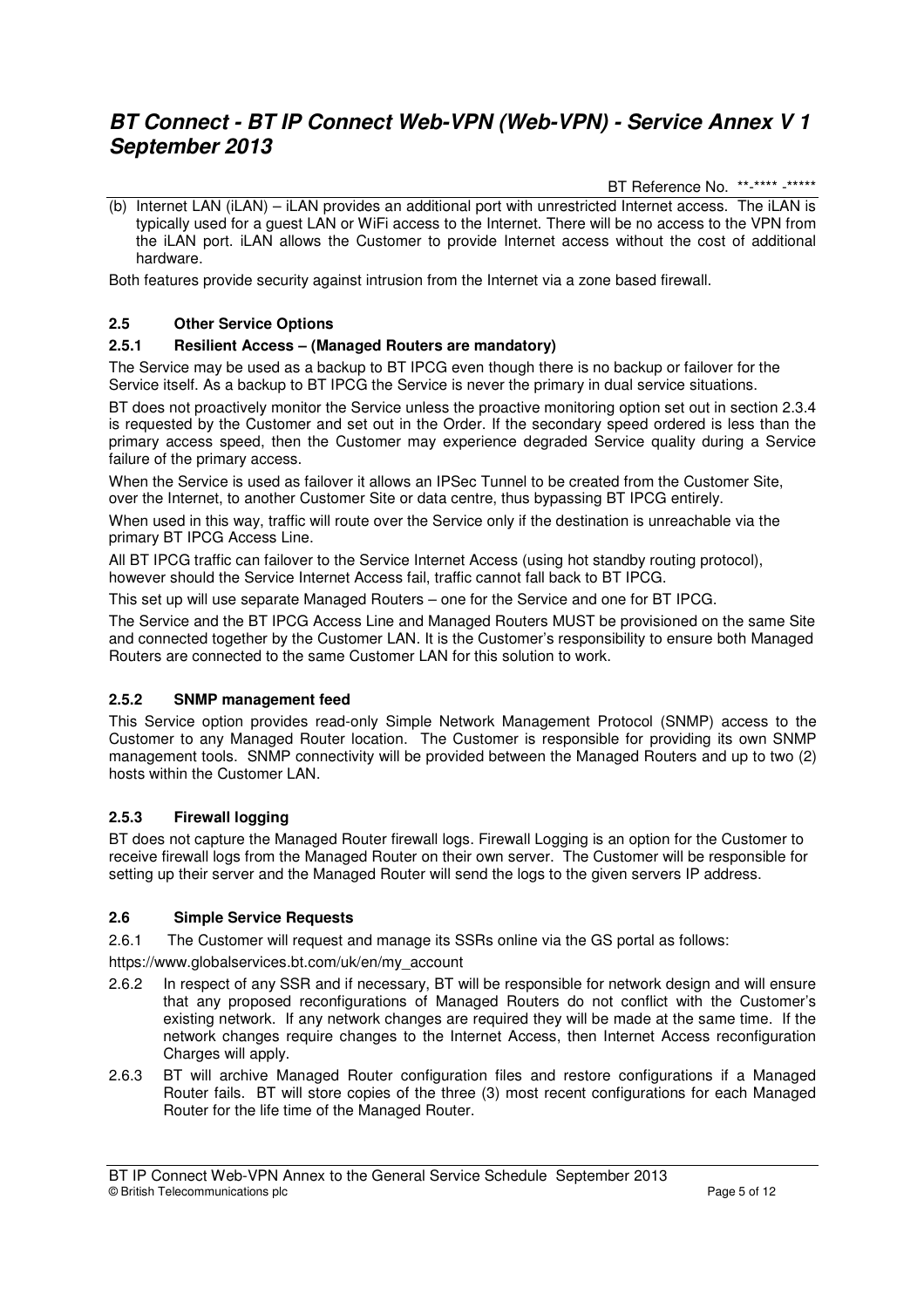BT Reference No. \*\*-\*\*\*\* -\*\*\*\*\*

## **3 Service Delivery**

- 3.1 On the Order for any Site, the Customer may request a delivery date. After the Customer has signed the Order BT will provide an indicative delivery date and (where applicable) BT will then conduct a Site survey. If the Site survey reveals issues which affect the Order (including Charges and conditions) BT reserves the right to provide a new quotation. If the Customer accepts the new quotation then the existing Order will be cancelled, a new Order will be generated on the basis of the new quotation. If the Customer does not accept the new quotation then the existing Order will be cancelled, BT will not provide Service and the Customer agrees that BT shall not be liable in these circumstances.
- 3.2 At delivery, BT will configure the Managed Router and the Internet Access, so that traffic can be transmitted from one Site to another, and conduct a set of standard tests to ping the Managed Router. The Operational Service Date occurs on successful completion of the tests.
- 3.3 For the purposes of section 3.2 above, the Customer may wish to migrate its traffic after BT has conducted its standard tests. In these circumstances the Operational Service Date occurs when BT has successfully completed its standard tests. BT can assist with traffic migration after the Operational Service Date subject to an additional Charge.

### **4 BT Service Management Boundary (SMB)**

- 4.1 For Service with Internet Access delivered by BT (APA), the SMB is the LAN port on the Managed Router. This includes provision, maintenance and management of all elements up to the SMB. The cable which connects to the Customer Equipment is the responsibility of the Customer.
- 4.2 For Service with Internet Access not delivered by BT (CPA), the SMB is as stated in section 4.1 above for the Managed Router. Internet Access repair is the Customer's responsibility.

### **5 The Customer's Responsibilities**

- 5.1 The Customer must not use the Service with APA to make or receive PSTN calls.
- 5.2 The Customer must not make changes to the line or any telephony service on the line, without BT's prior written agreement. Any costs incurred by BT for such changes will be charged by BT to the Customer.
- 5.3 The Customer is responsible for providing all service items (e.g. internal cabling) from the Internet Access demarcation point to the Managed Routers.
- 5.4 CPA must be installed and working before placing an Order for the Service. If it is not the Customer agrees to pay all Charges from the Operational Service Date. The Customer also agrees to pay all BT's costs (including applicable Charges) if the Service is delivered and it is subsequently found that suitable CPA has not been provided.
- 5.5 If the CPA is provided on the basis of 'up to' a certain speed, the Customer acknowledges and agrees that it may not receive the full speed, and that for the Service to work it must order an access speed significantly higher than the required Service throughput; it is the Customer's responsibility to ensure that the CPA meets these requirements. The Customer acknowledges and agrees that BT will not be liable for Service failure, and the Service Levels will not apply.
- 5.6 The Customer is responsible for providing an RJ45 connector plus a patch cable on the LAN side long enough to reach the Managed Router (crossover if connecting to another router; straight through if connecting to a switch).
- 5.7 The Customer is responsible for providing a power source to local electrical specifications for the Managed Router (via UPS recommended).
- 5.8 The Customer shall provide all reasonable assistance and co-operation to BT Engineers when such engineers are working at the Site.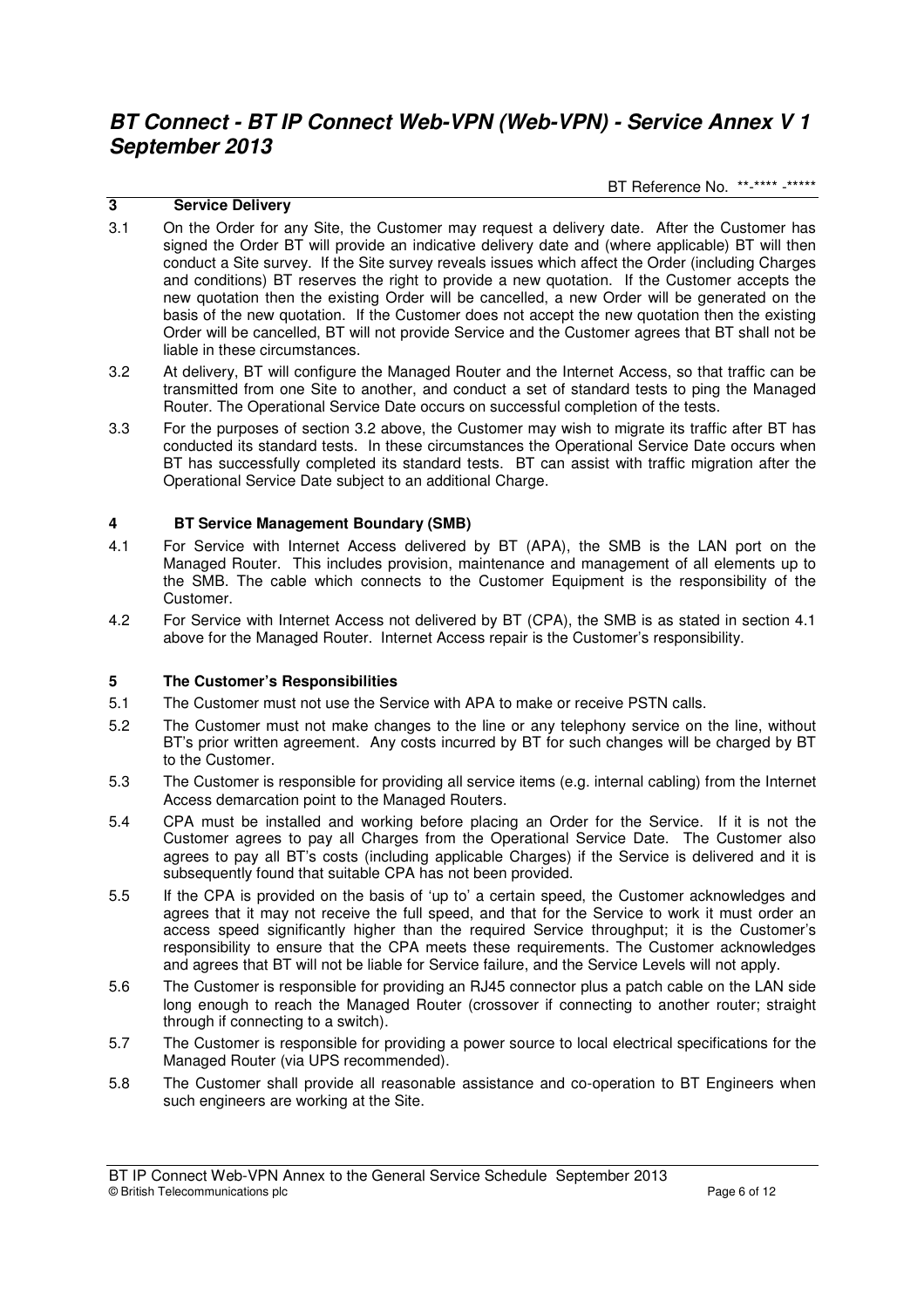BT Reference No. \*\*-\*\*\*\* -\*\*\*\*\*

- 5.9 The Customer must configure the Customer Equipment's software to provide and test end to end connectivity and to connect the Customer Equipment to the Customer's LAN.
- 5.10 The Customer will be required as part of the data capture exercise to provide BT with relevant information to enable BT to provide the service.
- 5.11 In addition to the provisions of the Agreement, the Customer agrees that it is responsible for, and will ensure that it complies with, all applicable licensing and regulatory requirements for use of the Service including but not limited to the local law and regulations that apply to the export and reexport of any encryption software or devices. BT reserves the right to require the Customer to produce proof of compliance with such licensing and regulatory requirements before Service delivery. If the Customer cannot produce such proof to BT's satisfaction, BT reserves the right to suspend Service delivery or cancel the Order. If BT cancels the Order the provisions of Clause 5 (Cancellation) of the General Terms and Conditions shall apply. The Customer is responsible for obtaining any local import and user licenses and the written authority from all respective authorities necessary
- 5.12 The Customer acknowledges and agrees that Internet Access is provided by BT's local suppliers that are responsible for ensuring they have the necessary permits to provide Internet Access. If the Customer uses the split tunnelling feature (Internet breakout or iLAN) so that the Customer can itself provide Internet Access, then the Customer will comply with applicable laws and regulations regarding the provision of Internet Access to Users.

# **6 Charges**

6.1 The Charges for the Service will comprise some or all of the following components, depending on the option selected on the Order:

| <b>Pricing Element</b>                               | One-time<br>Charge     | Recurring<br>Charge | <b>Notes</b>                                                                                                                                                  |
|------------------------------------------------------|------------------------|---------------------|---------------------------------------------------------------------------------------------------------------------------------------------------------------|
| <b>Internet Access</b>                               | Install/De-<br>install | Monthly             | N/A in case of CPA                                                                                                                                            |
| <b>Managed Router</b>                                | Install/De-<br>install | Monthly             | Charges will be based on the equipment,<br>maintenance and management options ordered.                                                                        |
| <b>Service</b><br><b>Management</b><br><b>Option</b> |                        |                     |                                                                                                                                                               |
| Basic service<br>management                          | Install/De-<br>install | Monthly             | Applies when the basic service management<br>option is required (reactive monitoring and traffic<br>offloading with no enhanced performance<br>capabilities). |
| Enhanced<br>performance<br>service<br>management     | Install/De-<br>install | Monthly             | Applies when the Customer needs any<br>combination of options that improves operational<br>performance:<br>traffic prioritisation,<br>proactive monitoring    |
| <b>Additional</b><br><b>Features</b>                 |                        |                     |                                                                                                                                                               |
| <b>Split Tunnelling</b>                              | Install/De-<br>install | Monthly             | Includes Internet breakout (IBO) and/or Internet<br>LAN (iLAN).                                                                                               |
| <b>Other Service</b>                                 |                        |                     |                                                                                                                                                               |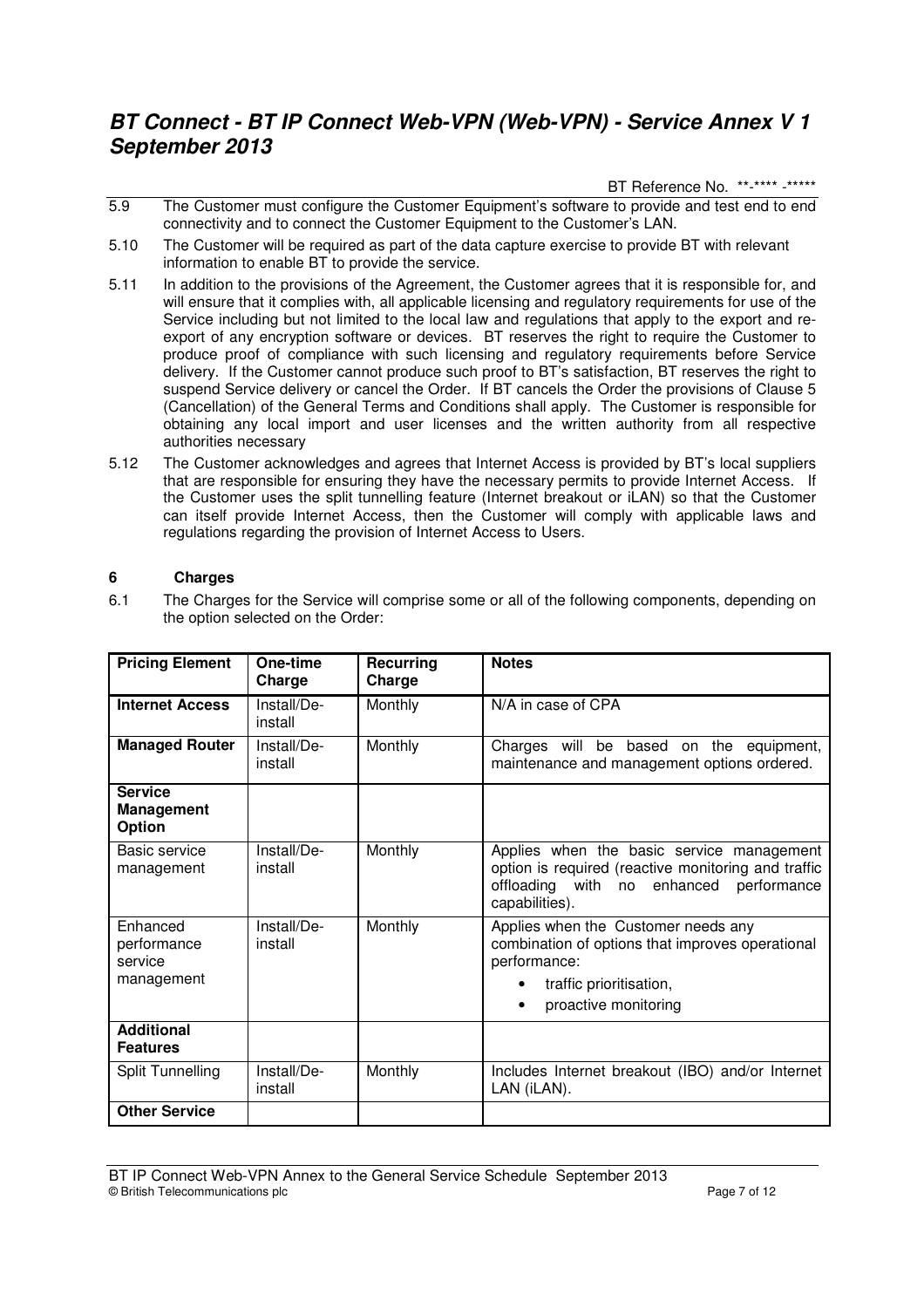BT Reference No. \*\*-\*\*\*\* -\*\*\*\*\*

| <b>Options</b>             |                        |                |                                                                                                                                                                                                                                                       |
|----------------------------|------------------------|----------------|-------------------------------------------------------------------------------------------------------------------------------------------------------------------------------------------------------------------------------------------------------|
| SNMP<br>Management<br>Feed | Install/De-<br>install | N/A            | Charge is on a per site and feed basis.                                                                                                                                                                                                               |
| <b>Multiple VPN</b>        | Install/De-<br>install | Monthly        | Charge is per VPN for second and subsequent<br>VPNs).                                                                                                                                                                                                 |
| Firewall Logging           | Install/De-<br>install | N/A            | Charge is on a per Site basis. Charges are<br>included if this option is ordered as part of initial<br>Service Order for a Site. If ordered after the<br>Service is delivered to the Site, an extra Charge<br>will apply via a Simple Service Request |
| Simple Service<br>Requests | Install/De-<br>install | Monthly charge | Managed Routers only - Charges are based on<br>a one-time Charge and/or monthly recurring<br>Charge. See Simple Service Request Annex to<br>the General Service Schedule.                                                                             |
| <b>Miscellaneous</b>       |                        |                | Per request. See Section 6.2 for examples with<br>definitions and charge structure applicable.                                                                                                                                                        |
| Re-configuration           | Install/De-<br>install | Monthly        | Per element re-configured. See section 6.3<br>below for details.                                                                                                                                                                                      |

### **6.2 Miscellaneous Charges**

### **6.2.1 Customer Domain Incident**

- 6.2.1.1 In addition to the provisions of section 5.4 of the General Service Schedule, BT reserves the right to charge the Customer in accordance with section 6.2.1.2 below for investigating an incident where BT's diagnostics indicate that the reason for the incident is a Customer Domain Incident.
- 6.2.1.2 BT reserves the right to charge the Customer the components set out in the table below. Charges will be raised in the relevant contract currency using the prevailing rate of exchange.

| <b>Charge Category</b>                                        | <b>Charge Component</b>                    |  |
|---------------------------------------------------------------|--------------------------------------------|--|
| <b>Standard Helpdesk</b><br>Support                           | per incident                               |  |
| <b>Consultancy Helpdesk</b><br>Support                        | per hour                                   |  |
| Field Engineering<br>(BT Engineers)                           | Per visit to a Site and varies per country |  |
| <b>Field Engineering</b><br>(3 <sup>rd</sup> Party Engineers) | Per visit to a Site and varies per country |  |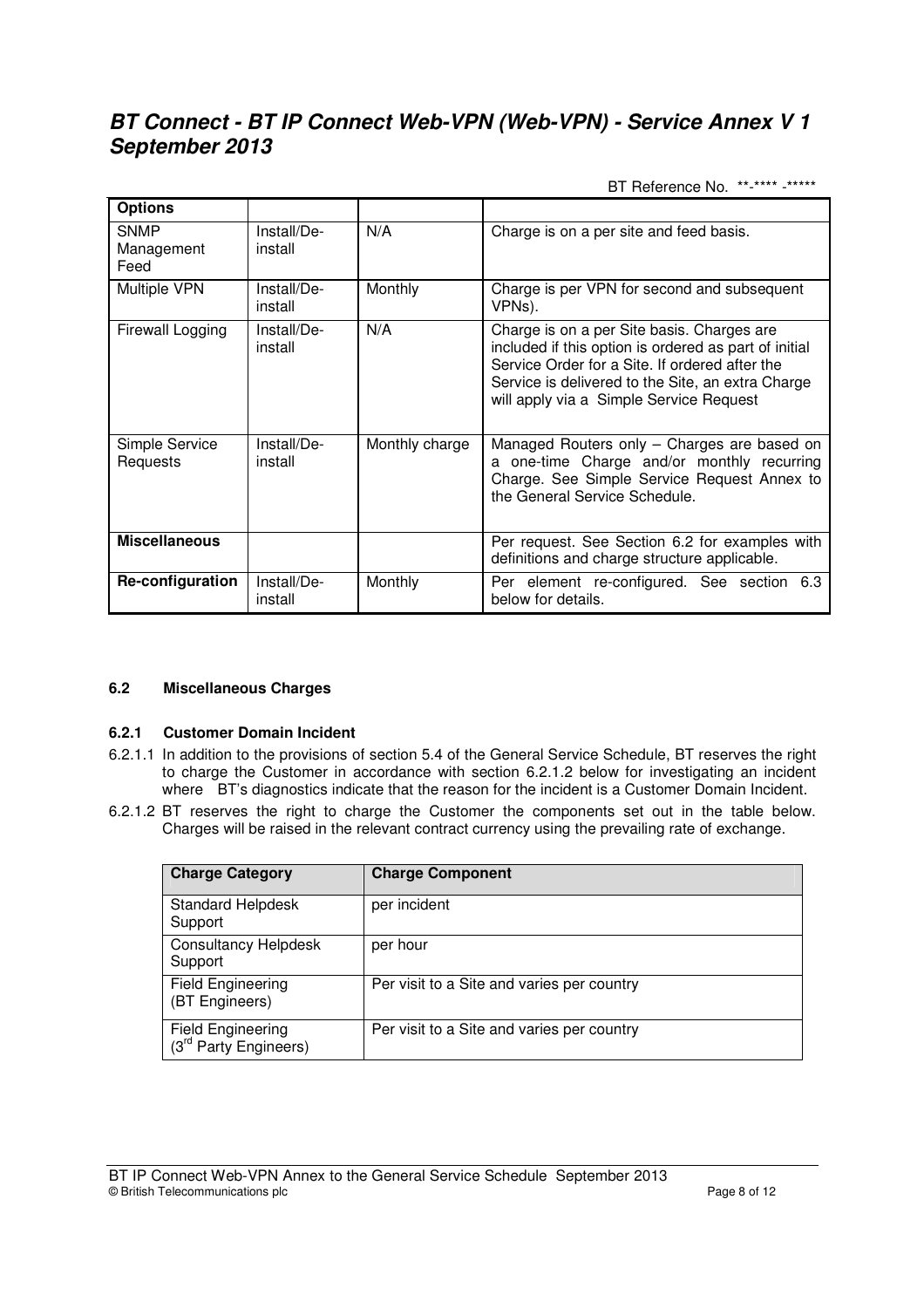BT Reference No. \*\*-\*\*\*\* -\*\*\*\*\*

# **6.2.2 In-flight Order Changes**

In-flight Order changes are defined as any change made to a confirmed Order received by BT. Changes are permitted through the lifecycle of the Order but Charges will be levied which are respective of both the type of change being requested and the point in the order cycle at which the change request is made. Some changes will be simple to handle and incur minimal Charges, whilst others may require BT to cancel the original Order and re-issue a new Order which may involve cessation and re-installation Charges being raised. All third party incurred costs will be passed on to the Customer by BT.

Full Charges for in-flight Order changes will be applied irrespective of whether the original Order had a zero installation Charge.

The following table outlines the type of change request that can be made and the charging structure for each:-

| <b>Type of Change</b>                                                           | <b>BT Charge Rules</b>                                                                                                                                                                                                                                                                                                                                                                                                                      | <b>Third Party Supplier Charge Rules</b>                                                                                                                                                   |
|---------------------------------------------------------------------------------|---------------------------------------------------------------------------------------------------------------------------------------------------------------------------------------------------------------------------------------------------------------------------------------------------------------------------------------------------------------------------------------------------------------------------------------------|--------------------------------------------------------------------------------------------------------------------------------------------------------------------------------------------|
| Simple administrative change to Order<br>details which is not service effecting | A one off administration Charge will be<br>applied                                                                                                                                                                                                                                                                                                                                                                                          | Any third party supplier charges will be<br>passed through to the Customer                                                                                                                 |
| Change to Access bandwidth                                                      | A one off Charge will be applied if this<br>change can be made on the original Order<br>commensurate with the level of re-work<br>required to accommodate the request and<br>the point in the BT order cycle at which the<br>change is requested. Should the change<br>request require a new Order to be raised a<br>de-installation Charge will be applied and<br>the full installation Charge will be applied<br>to the replacement Order | Any third party supplier charges will be<br>passed through to the Customer. Should<br>provision be underway this may include<br>cancellation, de-installation and re-<br>provision charges |
| Change to logical bandwidth                                                     | A one off Charge will be applied<br>commensurate with the level of re-work<br>required to accommodate the request and<br>the point in the BT order cycle at which the<br>change is requested.                                                                                                                                                                                                                                               | Any third party supplier charges will be<br>passed through to the Customer                                                                                                                 |
| Change of the CPE                                                               | A one off Charge will be applied if this<br>change can be done on the original Order<br>commensurate with the level of re-work<br>required to accommodate the request and<br>the point in the BT order cycle at which the<br>change is requested. Should the change                                                                                                                                                                         | Any third party supplier charges will be<br>passed through to the Customer. Should<br>provision be underway this may include<br>cancellation, de-installation and re-<br>provision charges |
|                                                                                 | request require a new Order to be raised a<br>de-installation Charge will be applied and<br>the full installation Charge will be applied<br>to the replacement Order                                                                                                                                                                                                                                                                        |                                                                                                                                                                                            |
| Change to CPE Configuration<br>(e.g. changes to IP Addressing, routing,<br>etc) | A one off change fee will be applied<br>commensurate with the level of re-work<br>required to accommodate the request and<br>the point in the BT order cycle at which the<br>change is requested.                                                                                                                                                                                                                                           | Not applicable                                                                                                                                                                             |
| Change to Network Configuration<br>(e.g. changes to VPN connections)            | A one off Charge will be applied<br>commensurate with the level of re-work                                                                                                                                                                                                                                                                                                                                                                  | Not applicable                                                                                                                                                                             |

BT IP Connect Web-VPN Annex to the General Service Schedule September 2013 © British Telecommunications plc Page 9 of 12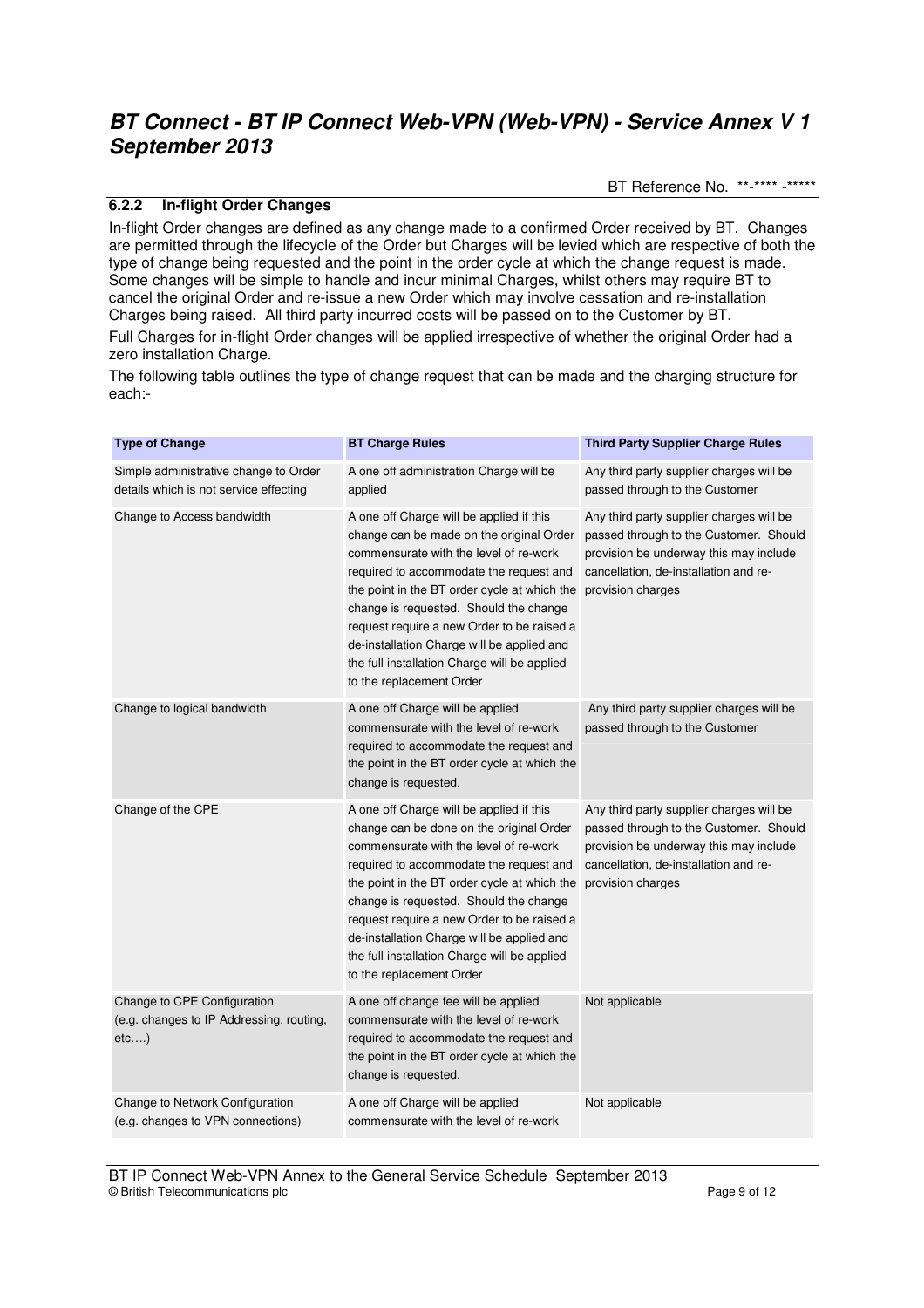|                                            |                                                                                                                                                                                                                                                                                                                                                                                                                                                                                                                                                                                                                                           | **_****_*****<br>BT Reference No.                                                                                                                                                                                                                           |
|--------------------------------------------|-------------------------------------------------------------------------------------------------------------------------------------------------------------------------------------------------------------------------------------------------------------------------------------------------------------------------------------------------------------------------------------------------------------------------------------------------------------------------------------------------------------------------------------------------------------------------------------------------------------------------------------------|-------------------------------------------------------------------------------------------------------------------------------------------------------------------------------------------------------------------------------------------------------------|
|                                            | required to accommodate the request and<br>the point in the BT order cycle at which the<br>change is requested.                                                                                                                                                                                                                                                                                                                                                                                                                                                                                                                           |                                                                                                                                                                                                                                                             |
| Change of installation site                | A one off Charge will be applied if this<br>change can be made on the original Order<br>commensurate with the level of re-work<br>required to accommodate the request and<br>the point in the BT order cycle at which the<br>change is requested. Should the change<br>request require a new Order to be raised a<br>de-installation Charge will be applied and<br>the full installation Charge will be applied<br>to the replacement Order                                                                                                                                                                                               | Any third party supplier charges will be<br>passed through to the Customer. Should<br>provision be underway this may include<br>cancellation, de-installation and re-<br>provision charges.                                                                 |
| Customer required date change              | A one off Charge will be applied                                                                                                                                                                                                                                                                                                                                                                                                                                                                                                                                                                                                          | Any third party supplier charges will be<br>passed through to the Customer. In<br>addition, should such third party suppliers<br>have installed and commenced billing for<br>Internet Access & Managed Router, these<br>charges will be billed immediately. |
| <b>Cancelled Order</b>                     | Charge is calculated as detailed below-<br>• Cancelled within first seven (7) days<br>after date of signature of Order: Internet<br>Access installation Charges will be<br>payable by the Customer<br>• Cancelled after first seven (7) Days of<br>date of signature of Order and before the<br>indicative delivery date – three (3) weeks<br>Internet Access installation Charges plus<br>three (3) months rental will be payable by<br>the Customer<br>• Cancelled after the indicative delivery<br>date - three (3) Weeks Internet Access<br>installation Charges plus twelve (12)<br>months rental will be payable by the<br>Customer | Any third party supplier charges will be<br>passed through to the Customer.                                                                                                                                                                                 |
| Any other Customer induced<br>delay/change | A one off Charge will be applied (e.g. if<br>CPA not in place or has a defect) on date<br>of mutual agreed installation.                                                                                                                                                                                                                                                                                                                                                                                                                                                                                                                  | Not applicable                                                                                                                                                                                                                                              |

# **6.2.3 Exceptional charges:**

# **6.2.3.1 Excess constructions charges (Access Line):**

When an Order is sent to the third party Access Line supplier, and it may require civil works to be carried out to enable delivery. BT will pass through any additional Charges from such third Party supplier to the Customer.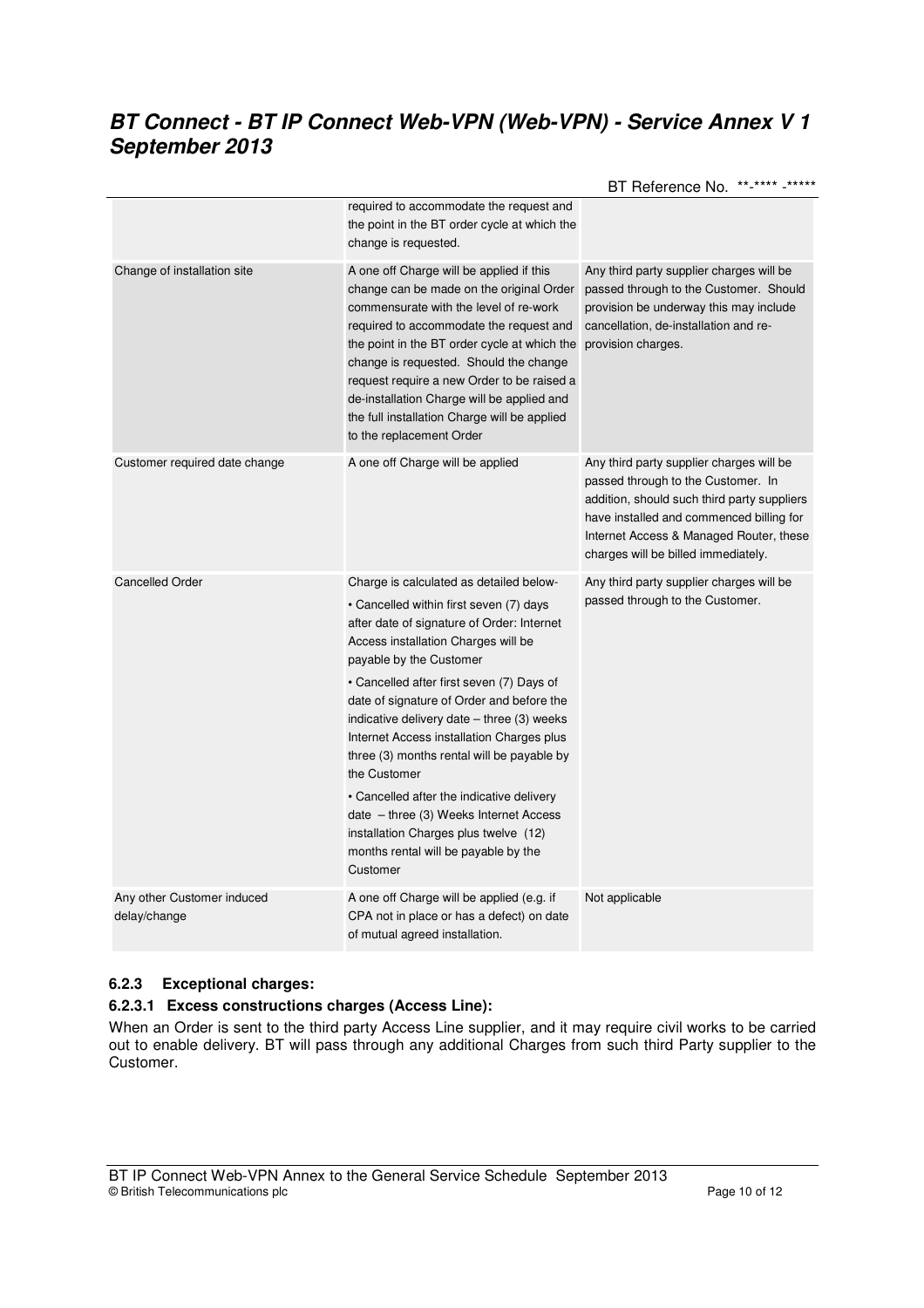BT Reference No. \*\*-\*\*\*\* -\*\*\*\*\*

# **6.2.3.2 Additional Site visit charges:**

When there is no access to Site despite agreement of date and time of visit with the Customer BT will charge for each failed Site visit.

# **6.2.3.3 Out of Business Hours Support:**

BT will charge for additional work outside of contracted Business Hours. The following are examples of such work:

- (i) Any on-site installation or modification carried out outside of contracted Business Hours at a Site
- (ii) Any remote configuration work carried out outside contracted Business Hours for a Managed Router
- (iii) Any repair for Access Line and/or Managed Router requested outside contracted Business Hours

# **6.2.3.4 Expedite:**

BT will charge the Customer for any associated costs incurred to meet a request by the Customer for early installation and/or faster fault resolution compared to standard Service Level.

## **6.3 Re-configuration Charges**

All reconfiguration changes must be documented in an Order

- 6.3.1 Changes to the Internet Access speed will be treated as a de-installation and re-provide and will therefore will incur a one-off de-installation Charge for existing access in addition to the installation and recurring Charges for new access.
- 6.3.2 Changes to the Internet Access where there is a change to move from an existing location to a new location, will incur a de-installation Charge, new installation Charge and the recurring Charge will remain unchanged if the same Internet Access is used. Any third party costs associated with the ceasing of the Internet Access at the existing location will also be passed on to the Customer.
- 6.3.3 Changes to existing Managed Routers will incur installation Charges for hardware upgrade or change in location and de-installation Charges for replaced or re-located hardware.
- 6.3.4 Change from one Managed Router to another Managed Router requested by the Customer will attract new installation and recurring Charge.

### 6.3.5 **Exceptions**

Relocation to a different address does not count as a reconfiguration. A de-installation Charge for all items at the old address is applied, and an installation Charge for the items at the new address is also payable.

If the Customer requests any work on the Internet Access (for instance re-routing the Internet Access or providing it over a different bearer), the Internet Access third party Telco charges will be payable by the Customer and any new service term will apply as set out in an Order.

### **6.4 Additional Charges**

- 6.4.1 If the Customer fails to carry out any of the Customer responsibilities set out in section 5 above or as set out in the General Terms and Conditions and/or the General Service Schedule, in addition to any other rights or remedies BT has, BT reserves the right to charge the Customer any additional costs that BT incurs as a result of such failure.
- 6.4.2 Notwithstanding section 2.1 of the GSS, BT can change the Charges for APA after the Minimum Period of Service and on each subsequent anniversary. BT will give the Customer at least two (2) months' notice of such changes.